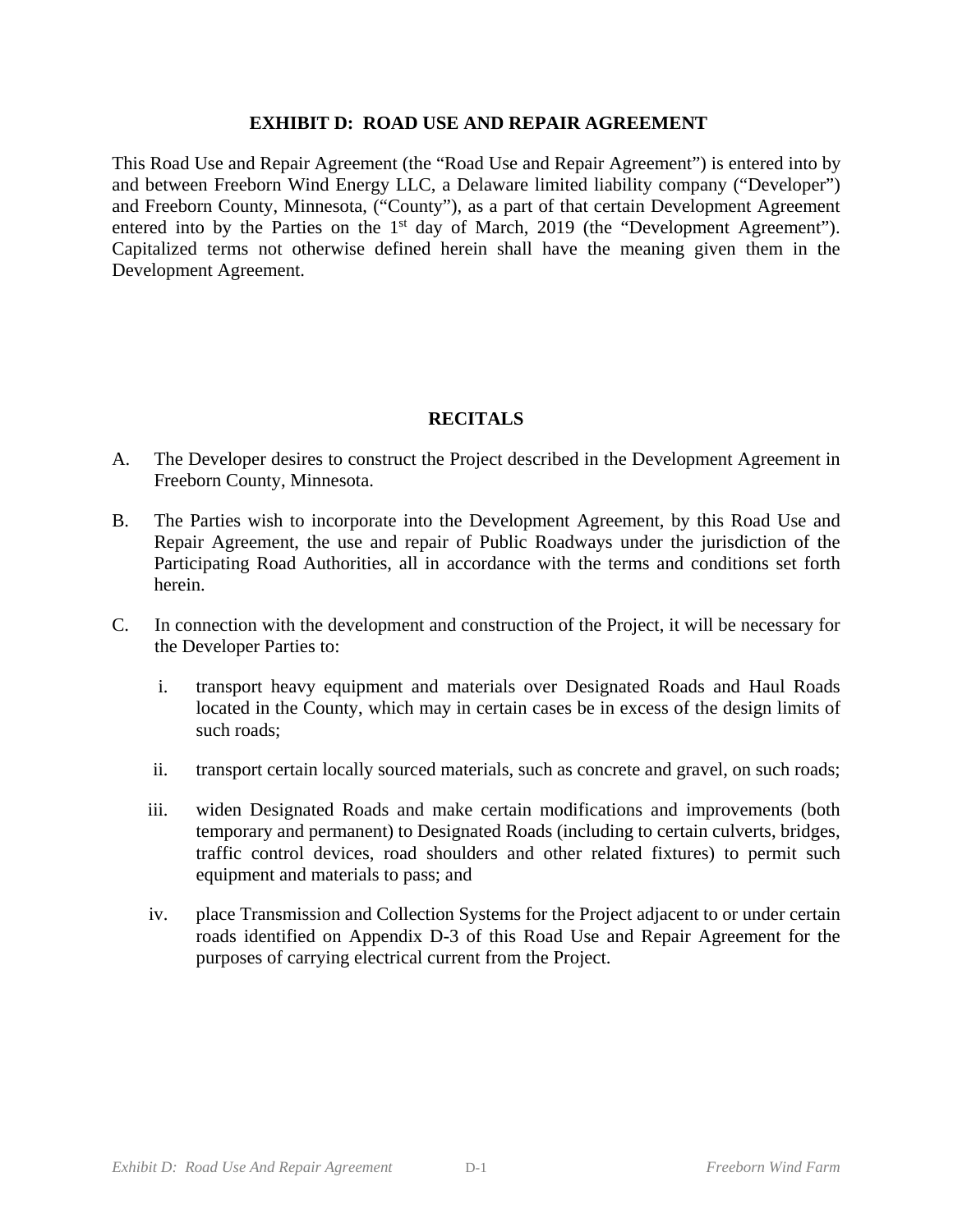## **ROAD USE AND REPAIR AGREEMENT**

In consideration of mutual promises and covenants contained herein, and other good and valuable consideration, the receipt and sufficiency of which is hereby acknowledged, the Parties hereby agree as follows:

## **1. Use of Roads.**

- 1.1. Use of Designated Roads. In connection with the development and construction of the Project, the County hereby acknowledges and agrees that the Developer Parties may use the Public Roadways at any time, seven (7) days a week, *provided, however*, that Developer Parties must obtain move permits as required for trips occurring on Public Roadways other than Designated Roads ("Haul Roads"). Permits for weekend moves must be obtained by Friday noon. Only Public Roadways under the jurisdiction of the Participating Road Authorities shall be considered for inclusion as Designated Roads in Appendix D-1. The Designated Roads may be used by the Developer Parties in connection with the development and construction of the Project, including the transportation of heavy equipment and materials within the Project Area. In addition to identifying the Designated Roads that will be used by the Developer Parties, Appendix D-1 identifies the delivery flow plan and routes over the Designated Roads and Haul Roads that will be used for: (i) transportation and delivery of wind turbine equipment and components and other materials and equipment into and within the Project Area; (ii) transportation leaving the Project Area following delivery of equipment and materials; (iii) movement of the assembled cranes; (iv) transportation and delivery of locally sourced materials, including concrete and gravel; and (v) transportation of other vehicles and items associated with construction of the Project (collectively, the "Hauling Activities"). The County agrees that, from time to time, the Developer may include additional roads as Designated Roads by first (A) submitting an updated version of Appendix D-1 to the County that includes such additional roads and (B) performing an Initial Evaluation, on such additional roads and submitting an amended Appendix D-2. Upon approval by the County Engineer, such updated versions of Appendices D-1 and D-2 to this Road Use and Repair Agreement shall be amended and restated as such updated versions of Appendices D-1 and D-2 without any further action required by either Party. The County Engineer's approval of updates to Appendices D-1 and D-2 shall not be unreasonably withheld or delayed.
- 1.2. County Engineer to Enforce for Participating Road Authorities. For purposes of the Development Agreement and this Road Use and Repair Agreement, the Developer and the Participating Road Authorities have agreed that the County Engineer shall have the exclusive authority to enforce the Agreements as they relate to the Public Roadways identified on Appendix D-1, as may be amended from time to time. Resolutions authorizing the County Engineer to enforce the provisions of the Agreements as they relate to township roads shall be attached as Appendix D-4 to this Road Use and Repair Agreement.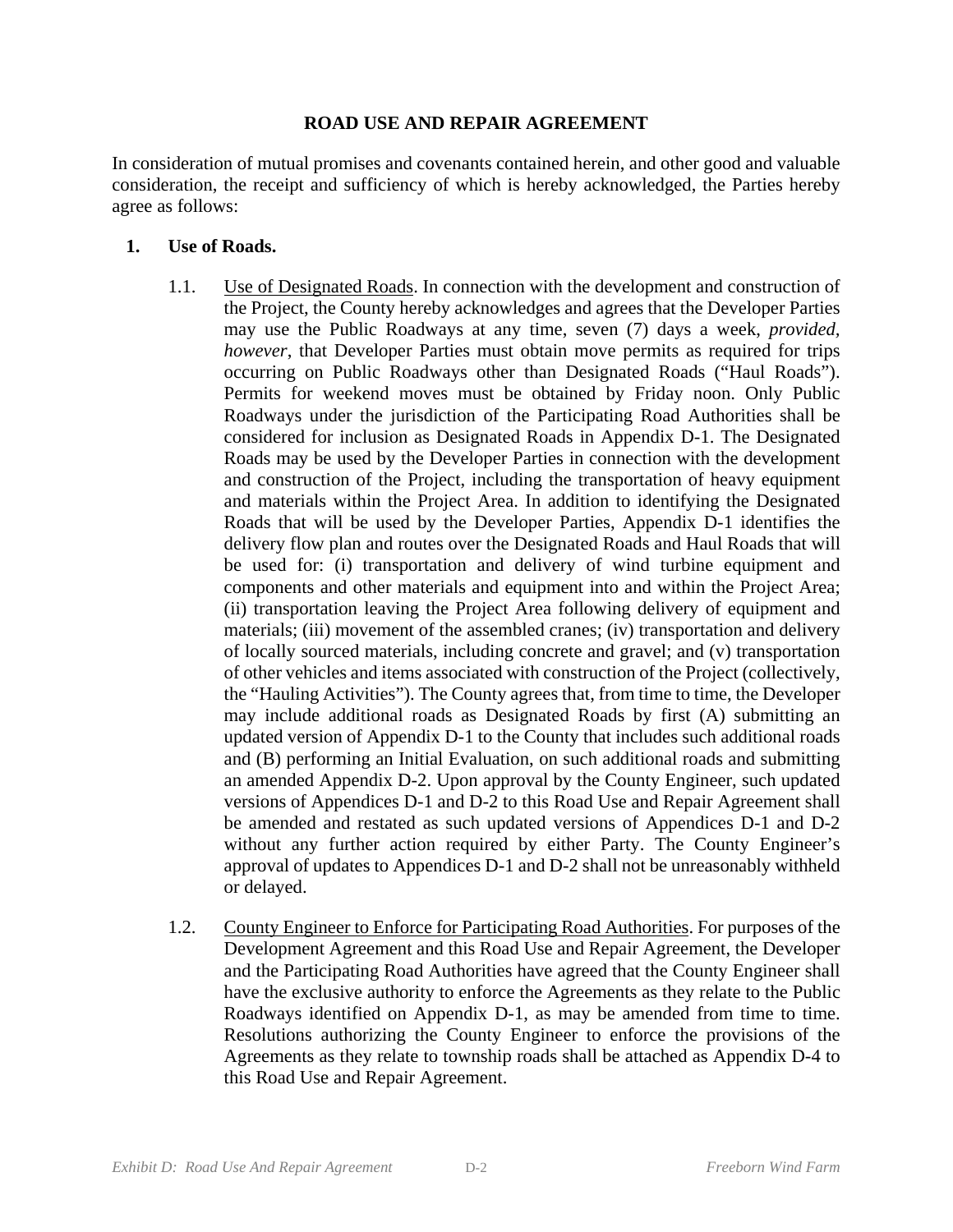- 1.3. Construction Period Meetings. Beginning with commencement of construction of the Project and before delivery of materials and equipment to the Project Area, the Developer and the County Engineer shall meet from time to time upon the reasonable request of the Developer or County Engineer to discuss the expected use of the Designated Roads, including the construction schedule and the Designated Roads to be used. The County Engineer, or representative of the County Engineer, may also attend Plan of the Day meetings throughout the construction time periods. The County Engineer shall have authority to act on behalf of the County and Participating Townships on matters relating to use of Designated Roads.
- 1.4. Evaluation of Designated Roads.
	- a. Initial Evaluations. Prior to the commencement of Project construction and before delivery of materials and equipment to the Project Area, the Developer shall, at its own expense, hire a qualified independent engineer ("Qualified Engineer") to inspect and structurally assess all Designated Roads and to provide a report (the "Initial Evaluation"). An enumeration of each Initial Evaluation for the Designated Roads shall be included as Appendix D-2 of this Road Use and Repair Agreement. The Initial Evaluation shall include or address the following:
		- i. The Qualified Engineer shall determine if the Designated Roads have the structural capacity to carry the loads generated by the Developer Parties.
		- ii. If the Qualified Engineer determines that the Designated Roads are insufficient to carry the loads generated by the Developer Parties, the Qualified Engineer shall provide a recommendation to the Developer and the County as to how the Designated Roads will be made sufficient. All cost associated with making the Designated Roads sufficient for the Developer Parties shall be the responsibility of the Developer.
		- iii. In consultation with the County Engineer, the Qualified Engineer shall determine the number of ESALs generated by the Developer Parties for each segment of Designated Road.
		- iv. For Designated Roads that are paved, the Qualified Engineer shall determine the road life consumed by the Developer Parties. The Qualified Engineer shall compare the ESALs generated by the Developer Parties to the 20 year design ESALs of the paved Designated Road. The Qualified Engineer shall compute the required Granular Equivalency ("GE") for the paved Designated Road with and without the Developer Parties ESAL.
		- v. If the additional ESALs generated by the Developer Parties increase the required GE for the paved Designated Road, it shall be the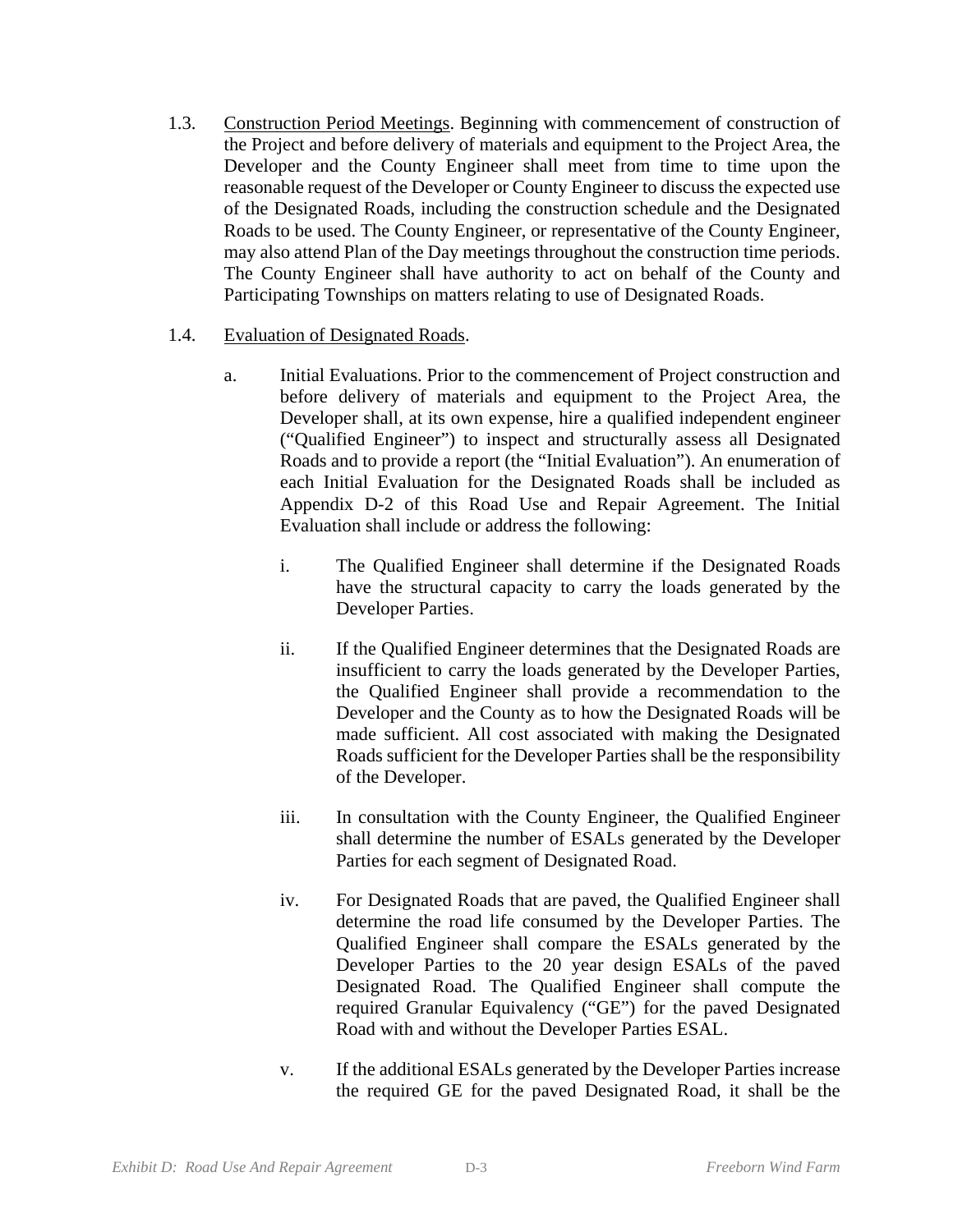responsibility of the Developer to make sure the paved Designated Road meets or exceeds the required GE prior to construction or reimburse the County for the cost of the GE prior to construction as set forth in the Master Permit Schedule (Exhibit C of the Development Agreement).

- vi. The reimbursement rate shall be \$5,200 per 0.1 inch per mile for paved Designated Roads.
- b. Updates to Appendix D-1. If the Developer submits an updated version of Appendix D-1 to the County pursuant to Article 1.1 of this Road Use and Repair Agreement, the County and the Developer shall perform an Initial Evaluation with respect to each additional road that the Developer has included in Appendix D-1 as a Designated Road. The costs of each Initial Evaluation will be borne by the Developer. Additional evaluations shall be conducted only in the event the Parties mutually agree.
- c. Preconstruction Road Conditions. Within 60 days of a request by Developer, County shall provide documentation on historical construction and maintenance information and cross sections for all Designated Roads and Haul Roads. Prior to commencement of the Project construction, the Developer shall, at its expense, provide the County Engineer with documentation such as cross section surveys, centerline profile, culvert condition inventory, etc., (and other means to determine the 'remaining life' in paved roads before and after the Project to determine the road life used by Developer during the Project) documenting the preconstruction condition of all Designated Roads to be used during construction of the Project. This will be made available to the County Engineer to review for accuracy and clarity and will be considered as the record of the preconstruction condition of the roads unless the County Engineer provides Developer with a written objection seven (7) working days after receipt of such documenting material.
- d. Pavement Ride Quality Reports. As part of the Initial Evaluation and Final Checklist processes, Developer will provide pre-construction roadway condition reports including pavement condition index (PCI) conforming to the general requirements of ASTM D6433 - 11: Standard Practice for Roads and Parking Lots Pavement Condition Index Surveys and pavement ride quality meeting the general requirements of ASTM E1926 - 08 Standard Practice for Computing International Roughness Index of Roads from Longitudinal Profile Measurements (collectively, "Pavement Ride Quality Reports") for all Designated Roads to be used during construction of the Project. The Developer shall provide a PCI rating from a  $1/10<sup>th</sup>$  mile distance over a one mile section in one traffic lane. The Developer shall provide the County with IRI index from the right wheel path of each traffic lane in units of inches per mile, with one digit to the right of the decimal, in accordance with conventional rounding procedures. Ride can be measured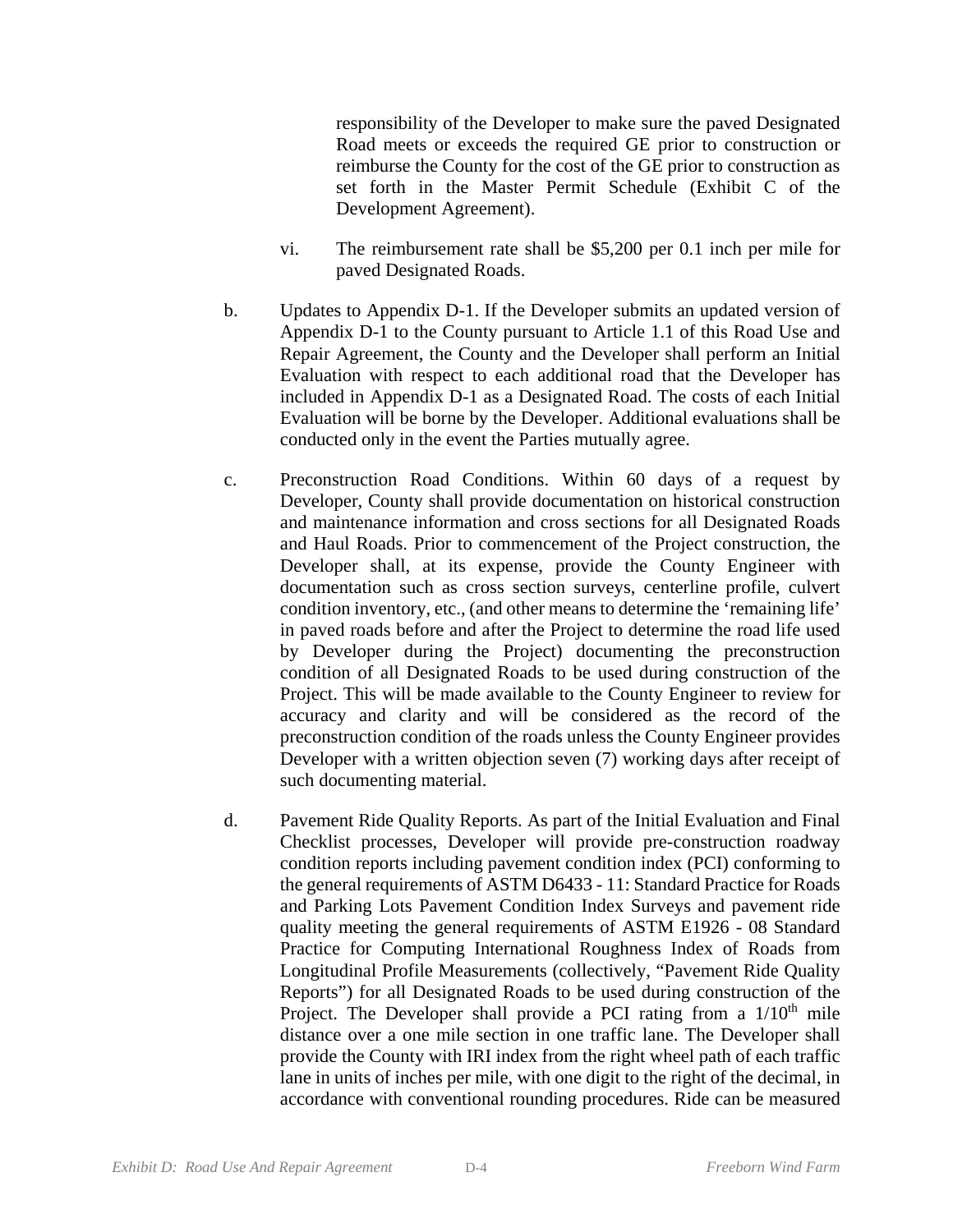with equipment conforming to either ASTM E 950, Class 1 or an approved equal. Ride quality should be broken down in  $1/10<sup>th</sup>$  mile increments for pre and post construction comparisons. Post-construction Pavement Ride Quality Reports shall also be performed for Designated Roads that Developer has not upgraded pursuant to this Road Use and Repair Agreement.

- 1.5. Haul Roads. Prior to commencing Project construction activities, the Developer agrees to consult with and receive input, and approval from the County Engineer regarding the Haul Roads to be used for the Project. Appendix D-1 shall indicate the Haul Roads to be used during the construction of the Project based on its consultations with the County Engineer. The Parties expect that Hauling Activities will occur both within and outside the Project Area. While Hauling Activities are in progress, the County shall maintain Haul Roads, based on the normal maintenance activities for similar roads within the County. If the condition of a Haul Road deteriorates as a result of the increased loading caused by the Project, despite the normal maintenance activities of the County, the County Engineer will determine the permissible weights of vehicles in accordance with Minn. Stat.§ 169.87. If Haul Roads are damaged by the loads generated by the Project, the Developer and County Engineer shall meet to agree upon necessary repairs. Developer shall implement such repairs at its own cost, unless it requests the County make such repairs, in which case Developer shall reimburse the County for all reasonable costs for such repairs. The Developer may choose to include any Haul Road outside the Project Area as a Designated Road. If Developer elects to include a Haul Road as a Designated Road, the requirements of this Road Use and Repair Agreement pertaining to Designated Roads shall then apply to such roads.
- 1.6. Maintenance of Traffic. The Developer shall, throughout construction of the Project, provide and maintain all traffic control devices as deemed necessary for the safe and efficient movement of the public. Emergency vehicles must have access to Public Roadways and special attention will be required for the maintenance of existing planned routes of school buses and mail carriers. Should any road become impassable at *any time*, the Developer shall notify the Freeborn County Sheriff or his Authorized Designee and the County Engineer and her Authorized Designee immediately and make necessary accommodations for the traveling public and emergency vehicles. Maintenance of traffic shall be in conformance with the guidance of the Minnesota Manual of Uniform Traffic Control Devices ("MN MUTCD"); this includes, but is not limited to, the following:
	- a. To advise, warn, and alert the traveling public of construction in advance of the Project termini and on all roads, streets, and public trails approaching or crossing the Project.
	- b. To control and guide traffic through the Project; and if necessary to provide necessary flag persons and pilot vehicles.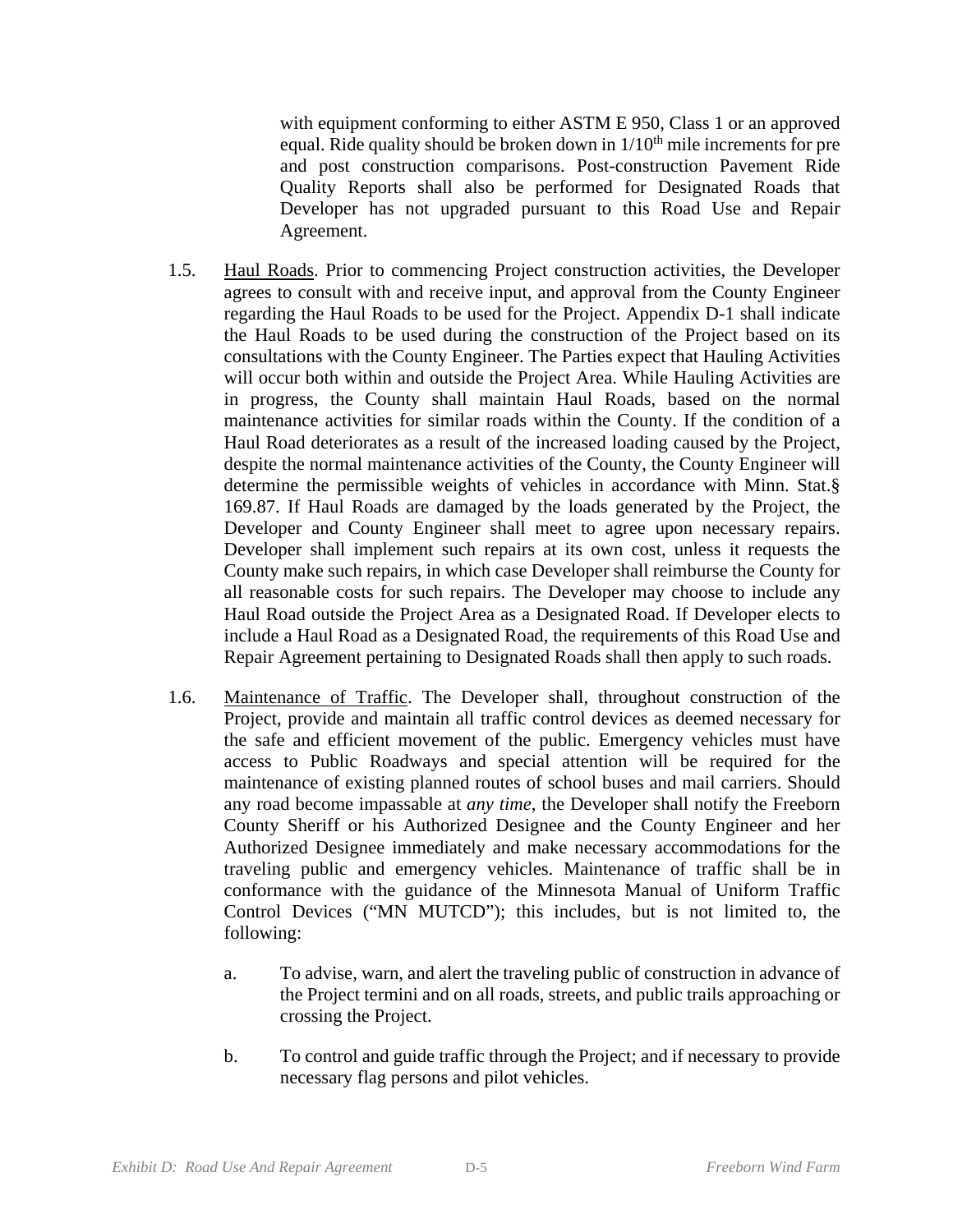- c. Developer shall respond as soon as practicable, but in no event later than one hour after any call from the County Engineer or her Authorized Designee concerning any request for improving or correcting safety related traffic control devices.
- d. If, at any time, Developer fails to properly furnish, install, maintain or remove any required traffic control devices in a timely manner, the County reserves the right to properly correct the deficiency. All costs incurred by the County to correct the deficiency shall be paid by Developer.
- 1.7. Oversized and Overweight Move Permits. Move permits must be obtained and complied with throughout the duration of the Project for Public Roadways under the County's authority. Prior to the following week's construction, permits shall be secured for all planned moves along with confirmation of the previous week's moves as planned. If any move is to be altered, it must be approved by the County Engineer and so noted in the weekly move permit log. Note:
	- a. The oversized permit fee is set forth on the Master Permit Schedule (Exhibit C of the Development Agreement).
	- b. Equipment mounted on crawler tracks or steel-tired wheels shall not be operated on or across concrete or bituminous surfaces without specific authorization from the County Engineer. Special restrictions may be imposed with respect to speed, load distribution, surface protection, and other precautions considered necessary.
	- c. The Developer shall comply with legal load restrictions. Overweight Permits will not be issued or valid during the Spring Road Restriction period, as determined by the County Engineer.
	- d. Should construction operations necessitate the crossing of an existing pavement with equipment or loads that would otherwise be prohibited, methods of load distribution or bridging shall be approved by the County Engineer and shall be provided by the Developer.
	- e. Neither by issuance of a special permit, nor by adherence to any other restrictions imposed, shall the Developer be relieved of liability for damages resulting from the operation and movement of construction equipment, materials or supplies by Developer Parties.
- 1.8. Protection of Bridges or Structures. The Developer shall, at its own expense, hire a Minnesota Professional Engineer approved by the County Engineer to inspect and structurally assess all bridges or structures on a Designated Road or Roadway Ditch crossings and provide documentation to the satisfaction of the County Engineer of acceptable fortification for use of said bridges or structures.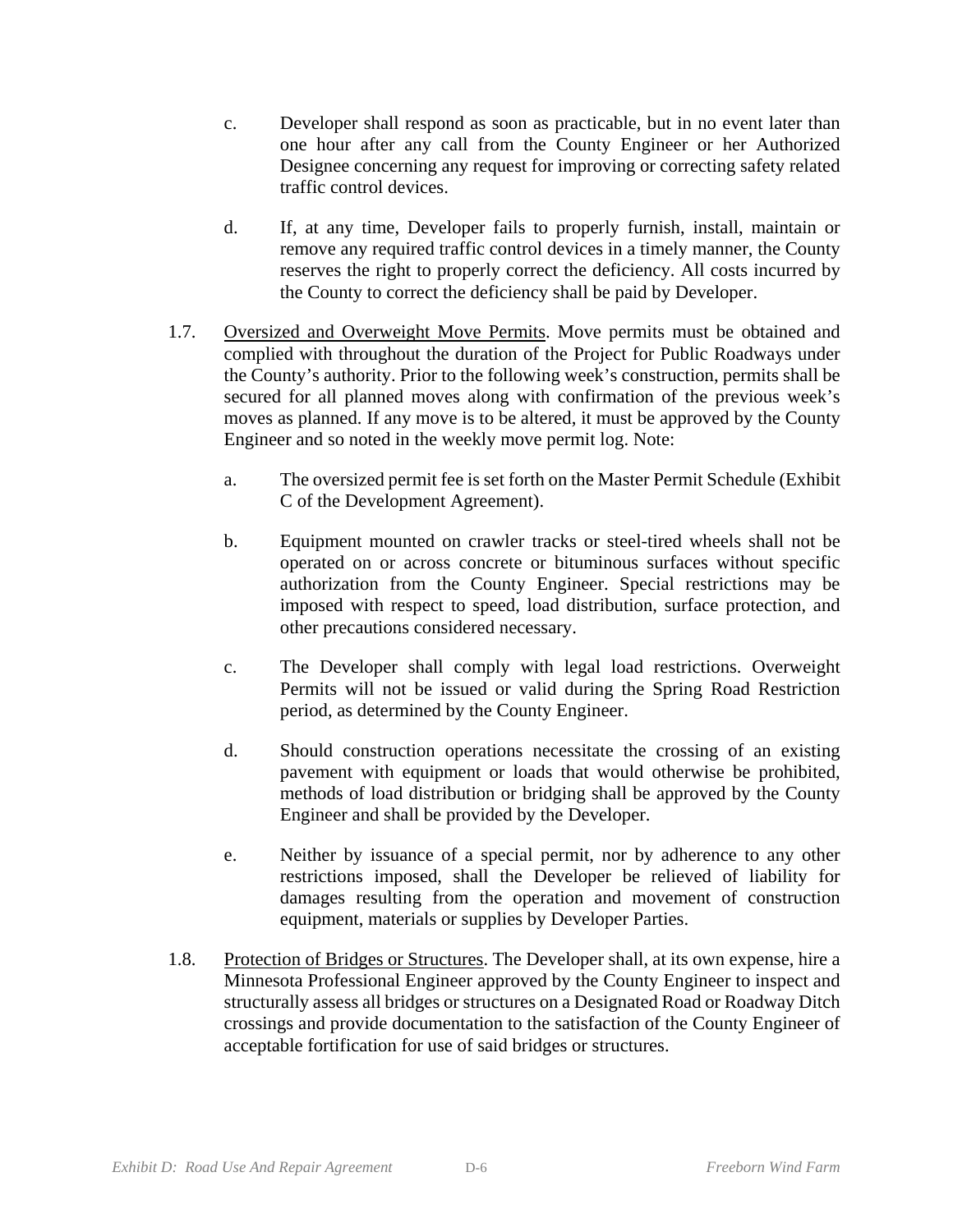- 1.9. Crawler Crane Crossing. Should construction operations necessitate the crossing of an existing Public Roadway with equipment or loads that would otherwise be prohibited, the Developer shall:
	- a. Provide the County Engineer with a detailed map showing the total number of crossings along with coordinates for each.
	- b. The Developer shall obtain two driveway permits for each crossing as set forth in the Master Permit Schedule (Exhibit C of the Development Agreement).
	- c. The Developer shall supply a traffic control plan for the crane crossings detailing how the traffic shall be handled during each of the crossings, the time frame for all road closures, and detail how the closure shall be handled with the Freeborn County Sheriff or his Authorized Designee and the County Engineer and her Authorized Designee.
	- d. No roadway shall be closed without giving 24 hour notice to the Freeborn County Sheriff or his Authorized Designee and the County Engineer and her Authorized Designee. No roadway shall be closed on a weekend or holiday.
	- e. The Developer shall provide typical crossing methods illustrating how the weight of the crane will be bridged over the road way. The detail shall include the existing weight and pounds per square foot for each crane to cross the roadway. It shall give the length, width and depth of the crossing along with the material to be used to bridge the roadway. The detail shall also show what the final and decreased pounds per square foot there is to the roadway for each crane. The detail shall be signed by a registered engineer and approved by the County Engineer prior to any moves.
	- f. The material used to bridge the roadway shall be removed immediately after the crane crosses the roadway. The roadway shall be inspected for any Damage. If no Major Damage has occurred the roadway shall be reopened to the traveling public. If Major Damage has occurred the County Engineer shall be notified immediately. The County Engineer shall assess the Major Damage to determine what course of action needs to be taken. The Developer shall pay the County for all reasonable, documented costs paid by the County as a result of the roadway closure due to Major Damages caused by Developer.
	- g. The Developer shall not move any crawler cranes longitudinal along any roadway under the jurisdiction of the County.
	- h. "Damage" for Crawler Cranes crossings shall be defined as any deviation from the existing surface of ½ inch or less. The Developer shall repair the Damage on paved roads by milling and overlaying to the approval of the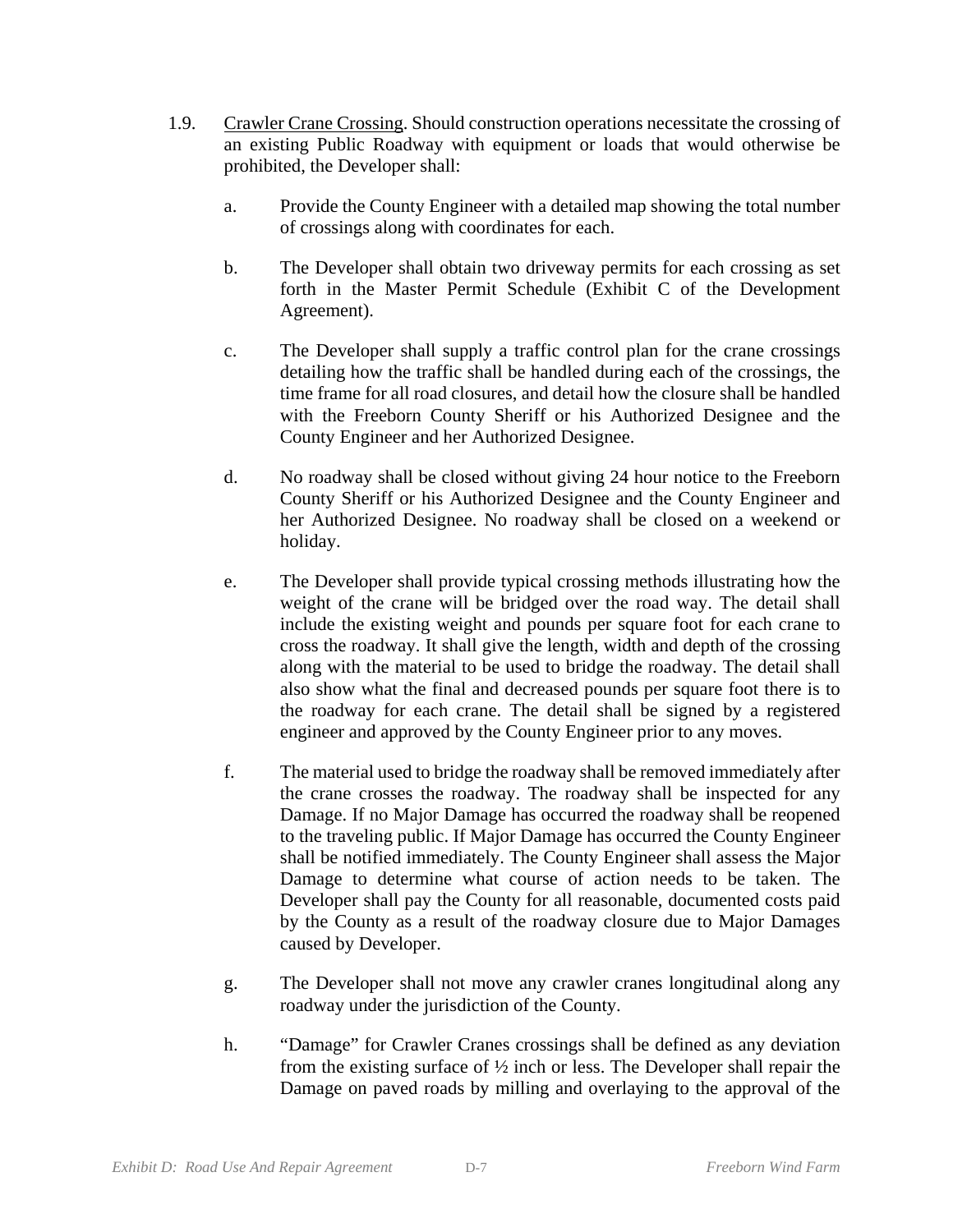County Engineer. Repairs shall only be performed on the damaged section of road.

- i. "Major Damage" for Crawler Cranes crossings shall be defined as any deviation from the existing surface of greater than ½ inch or any other damage that would result in an unsafe condition for the traveling public. Major Damage will require the Developer to perform a full depth replacement of the pavement to the approval of the County Engineer. Repairs shall only be performed on the damaged section of road, with any subcut repairs requiring an 8-to-1 taper.
- j. Contractor shall be liable for all costs to repair all Damages to the roadway and shall make such repairs as directed by the County Engineer.
- 1.10. Rough Terrain ("RT") Cranes. The Developer shall be permitted to drive the RT Cranes down the Public Roadways as per the specifications below:
	- a. Prior to the start of construction, the Developer shall provide to the County Engineer: (i) the total weight per axel for each RT model that will be used; ii) a detailed map showing which segments of Public Roadways the RT cranes are expected to travel on; and (iii) an estimated number of RT crane trips per segment of Public Roadway (collectively, the "RT Crane Move Plan"). The RT Crane Move Plan will be added to Appendix D-1 upon receipt.
	- b. Based on the RT Crane Move Plan, Developer shall pay the County a onetime fee for anticipated damage to the paved roads caused by the RT cranes (the "RT Crane Move Fee") as set forth on the Master Permit Schedule. The RT Crane Move Fee shall be calculated using \$6.50 per ESAL / per mile. The ESAL for each Crane will be computed by the County Engineer. (Note: a 50 ton RT Crane is equal to 58 ESALs.) The fee only applies to paved roadways.
	- c. The Developer shall not drive a RT crane down any Public Roadway unless it is a route identified in the RT Crane Move Plan or an amendment to that Plan approved by the County Engineer, and the fee has been paid prior to use of said route. If the Developer violates these terms, Developer shall pay the County for all reasonable, documented costs paid by the County as a result of the driving a RT crane on a non-approved roadway.
	- d. Neither by issuance of a special permit, nor by adherence to any other restrictions imposed, shall the Developer be relieved of liability for damages resulting from the operation and movement of construction equipment, materials or supplies.
- 1.11. Maintenance of Roads During Construction. The County and Developer shall coordinate maintenance activities on Designated Roads during construction. The County shall continue regular maintenance activities on Designated Roads with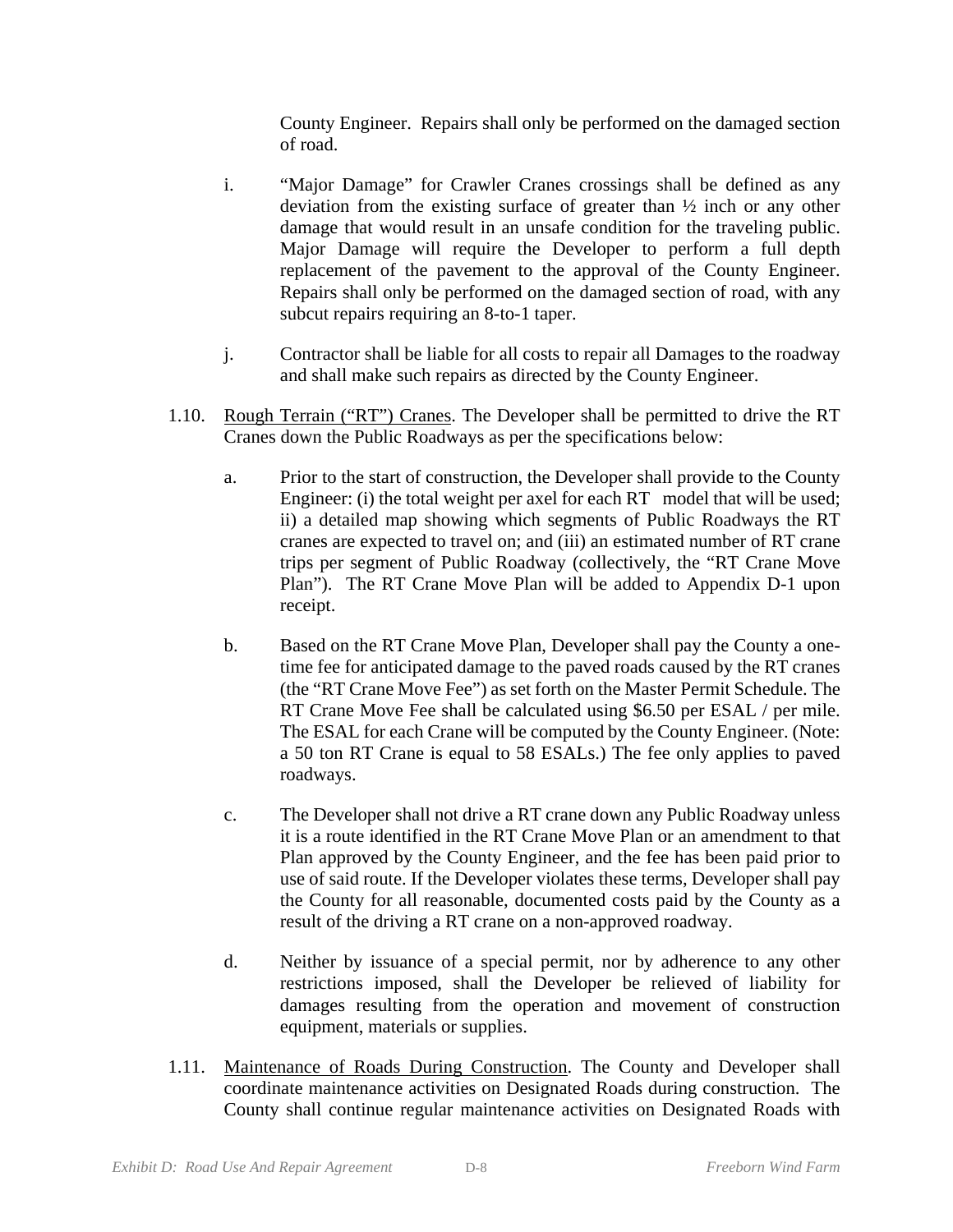little or no active Hauling Activities. The Developer shall perform maintenance activities on Designated Roads with active Hauling Activities to ensure the safe passage of the travelling public during construction. The Developer's road maintenance activities during construction shall constitute continuous and effective work prosecuted day by day, with adequate equipment and forces to the end that all roadways and structures are kept in such reasonably satisfactory condition at all times, as determined by the County Engineer.

- a. If, at any time, the Developer fails to comply with these provisions, the County Engineer will notify the Developer of the deficiencies. If the Developer fails to remedy unsatisfactory maintenance within 24 hours after receipt of written notice to do so, the County Engineer may immediately proceed to maintain the roadway and shall invoice the Developer for the costs incurred in connection with the maintenance. Maintenance may include but not be limited to dust control, sweeping, blading of gravel surfaces, aggregate surfacing, bituminous surfacing, etc. The County Engineer may, in its discretion and as staff time permits, make inspections of the Designated Roads to ensure compliance with the Developer's maintenance and safety obligations.
- b. There may be times when immediate action may be required to protect the public safety. When this need arises, the Developer will be verbally notified of the problem and instructed to take immediate action to correct the problem. If the problem is not corrected immediately, the County Engineer shall arrange to have the correction done by others.
- c. Developer shall provide dust control measures for all gravel roads used for the Project.
- d. Developer shall blade all gravel Designated Roads as needed to provide the safe travel of automobiles.
- e. When a Public Roadway is not passable for safe travel by automobiles due to rutting, potholes or other deformation of the roadway, corrective action shall be taken. The materials, placement and workmanship shall be in accordance with the Minnesota Department of Transportation's Standard Specifications for Construction 2018 edition.

# **2. Repair of Designated Roads.**

2.1. Obligation to Repair Roads. Following the procedures set forth in Article 7 of the Development Agreement, if the Designated Roads or related appurtenances, including bridges, culverts, traffic control devices, and other road fixtures are damaged by Hauling Activities conducted by Developer Parties on such Designated Roads, the Developer shall repair (or cause to be repaired) such damage and restore such road to the condition they were in prior to the damage caused by Hauling Activities conducted by the Developer Parties (as near as is reasonably practicable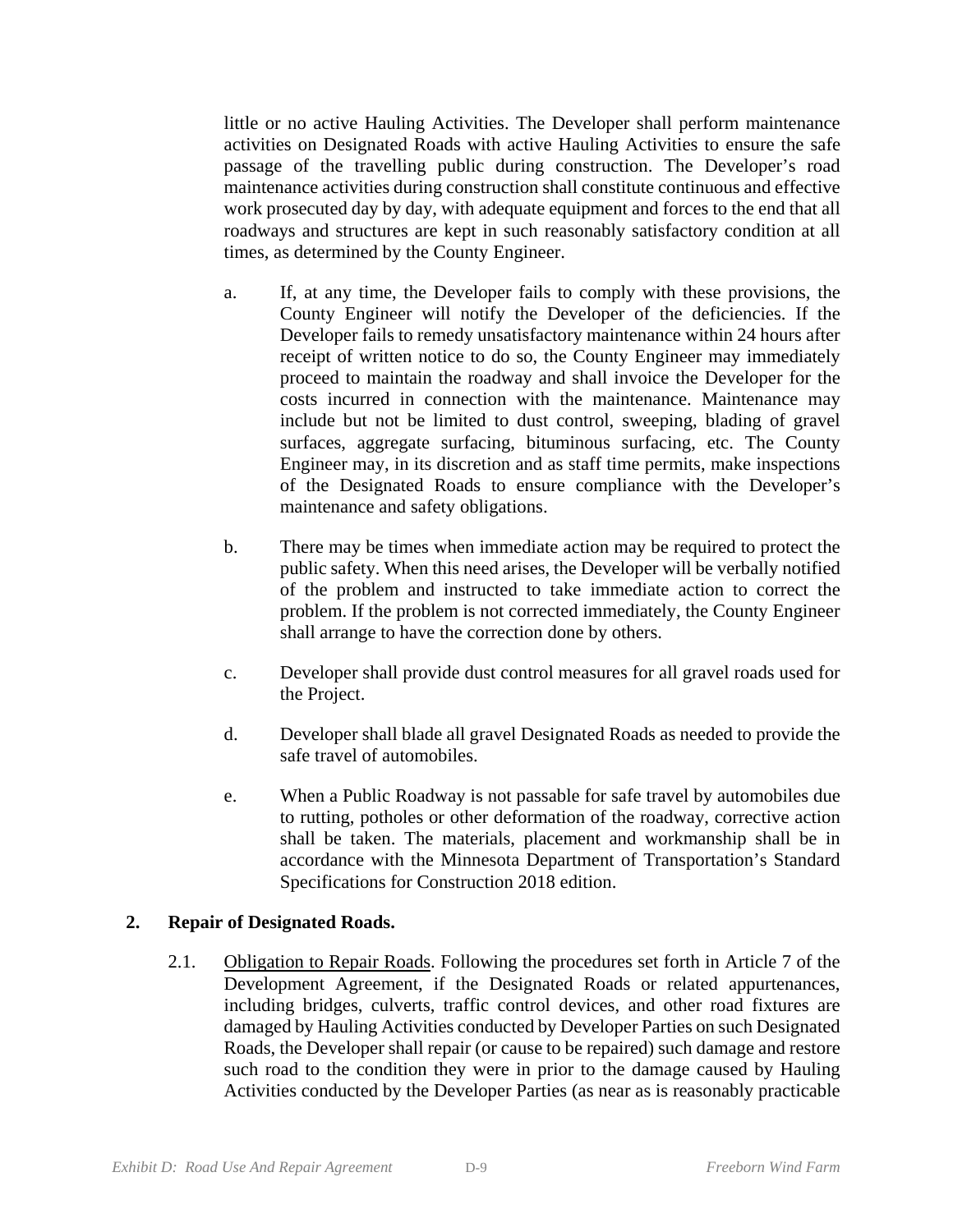having due regard for normal wear and tear). The Parties shall rely upon the Initial Evaluation conducted pursuant to Article 1.4 of this Road Use and Repair Agreement for purposes of determining whether the repair has been performed in accordance with the standard set forth in this Section 2.1. The County understands and agrees that the Developer is not responsible for any damage to the Designated Roads that is not caused by Developer Parties. Since the Developer's Hauling Activities will potentially consume a large portion of a paved road's life capacity without evidence of visual damage, the Developer shall provide testing of the paved Designated Roads, at Developer's expense, to determine road life capacity used; and, in Developer's sole discretion, repair the Designated Roads, reimburse the County for road life capacity consumed by the Hauling Activities required for the Project, or reimburse the County at a predetermined cost per ESAL. Developer shall repair roads to standards described in Appendix D-2.

- 2.2. Conditions Relating to Work within Right-of-Way. The Developer shall comply with the following conditions in connection with any repair, maintenance or other work to be conducted within any public right-of-way:
	- a. Developer shall provide the County Engineer with written notice of intent to work within the right-of-way at least five (5) days before beginning work.
	- b. Developer shall not begin any work within the right-of-way until it receives written notice to proceed from the County Engineer, which notice shall be given as soon as can reasonably be issued accounting for safety concerns, but in no event later than three (3) days after receipt of Developer's notice.
	- c. Developer shall provide the County Engineer with written notice of the identity of any contractor Developer intends to use to perform the work within the right-of-way. The County Engineer will have the right to approve the contractor and subcontractors who will complete the repair or maintenance. Notwithstanding the County Engineer's approval of a contractor or subcontractor, Developer will accept responsibility as the general contractor for the repair and maintenance. The County Engineer's approval of the contractor and/or subcontractors shall not be unreasonably withheld.
	- d. If requested by the County Engineer and not previously provided under this Road Use and Repair Agreement, the Developer shall provide plans and specifications to the County Engineer for the road repair or reconstruction consistent with the restoration criteria and the Initial Evaluation (the "Plans and Specifications"). The County Engineer shall review, provide reasonable comments on and approve the Plans and Specifications within 14 days of receipt. Thereafter, the Developer shall complete the repair or reconstruction according to the approved Plans and Specifications.
	- e. Developer will be responsible for all costs relating to the maintenance, repair or reconstruction of the Designated Roads and Haul Roads, soil and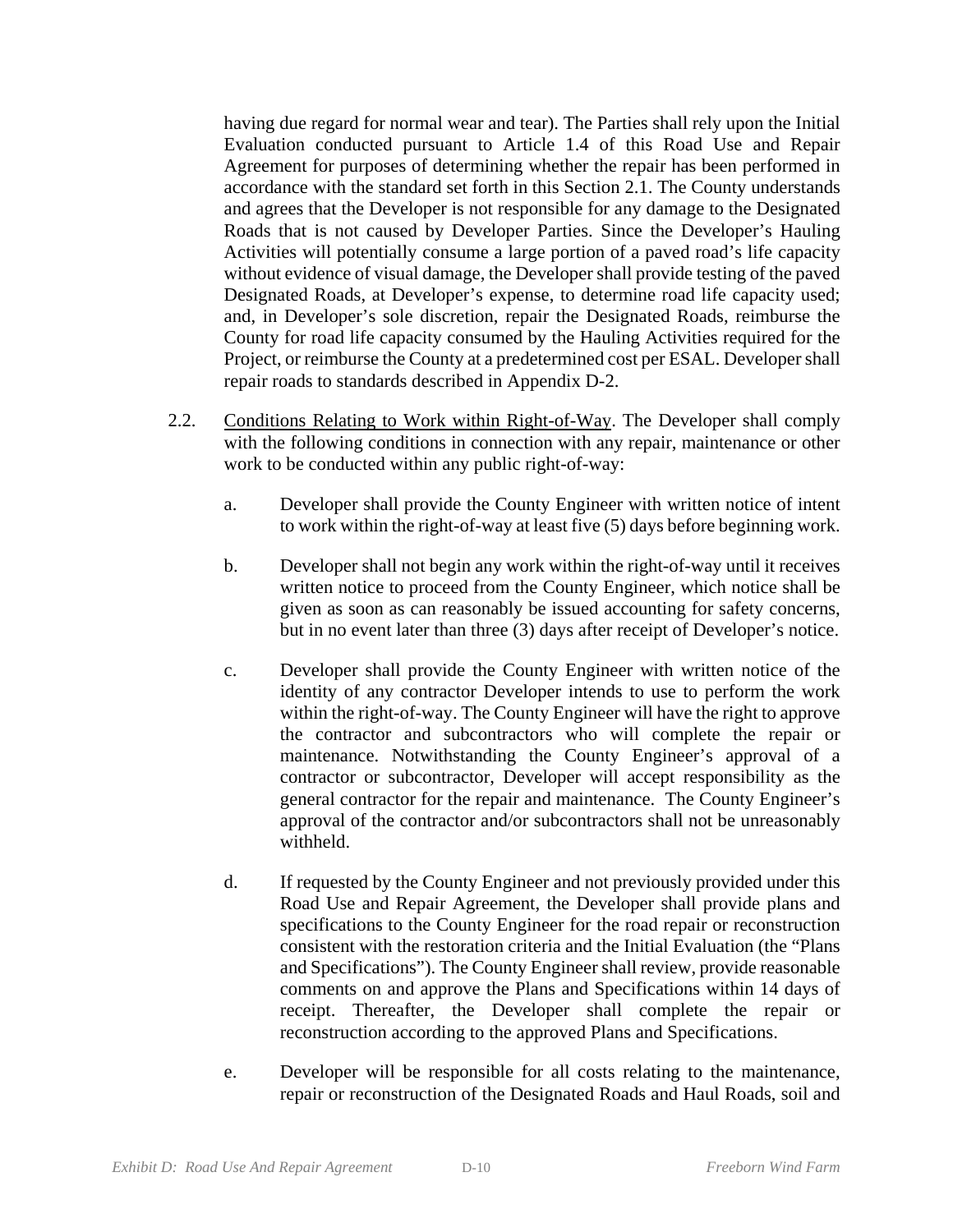erosion control measures, and related improvements, if required by this Road Use and Repair Agreement.

- f. Following completion of the work by Developer, the roads, soil and erosion control measures, and related improvements will be subject to the inspection and reasonable approval of the County Engineer. If any material or repair supplied does not conform to the restoration criteria and is reasonably rejected by the County Engineer as defective or unsuitable, then such rejected material or repair shall be removed and replaced with approved material or repair to meet the restoration criteria and the reasonable satisfaction and approval of the County Engineer, entirely at the cost and expense of the Developer. The approval of the County Engineer shall not be unreasonably withheld or delayed.
- g. Following completion and acceptance of the work, the Developer will provide to the County Engineer an electronic file of the record plans or "asbuilt" of all utilities and road construction plans.
- h. Time is of the essence for the completion of any work within a public rightof-way, including any maintenance, repair or reconstruction of roads and associated improvements.
- 2.3. Failure to Repair. If the Developer fails on its own to repair any Designated Road that is damaged by Hauling Activities conducted by the Developer Parties, the County Engineer may require in writing that the Developer repair such damage and return such roads to the condition such roads were in prior to such damage (as closely as is reasonably practicable having due regard for normal wear and tear). Prior to commencement of such repair, the County Engineer and the Developer shall meet to review the damage in relation to the Initial Evaluation or most recent subsequent evaluation, as applicable. After such review, the Developer shall repair (or cause to be repaired) such damage and restore the road to the standard set forth in Section 2.1 of this Road Use and Repair Agreement, to the extent such damage was caused by Hauling Activities conducted by the Developer Parties. Any repair and restoration shall promptly be performed at such times as the County Engineer may reasonably determine, having due regard for safety, the presence of emergency conditions and the costs of such repairs. If the Developer fails to repair such roads within the agreed period, then, unless the Parties mutually agree otherwise, the County Engineer may make such repairs and shall invoice the Developer for the costs incurred in connection with the repair. Any such invoice shall be accompanied by reasonable supporting documentation sufficient to justify the amounts claimed due by the County. The Developer shall pay such invoiced amounts within thirty (30) days following Developer's receipt of the invoice and supporting documentation. If Developer fails to make timely payment for amounts owed under this Section, the County may access the security provided under Article 12 of the Development Agreement.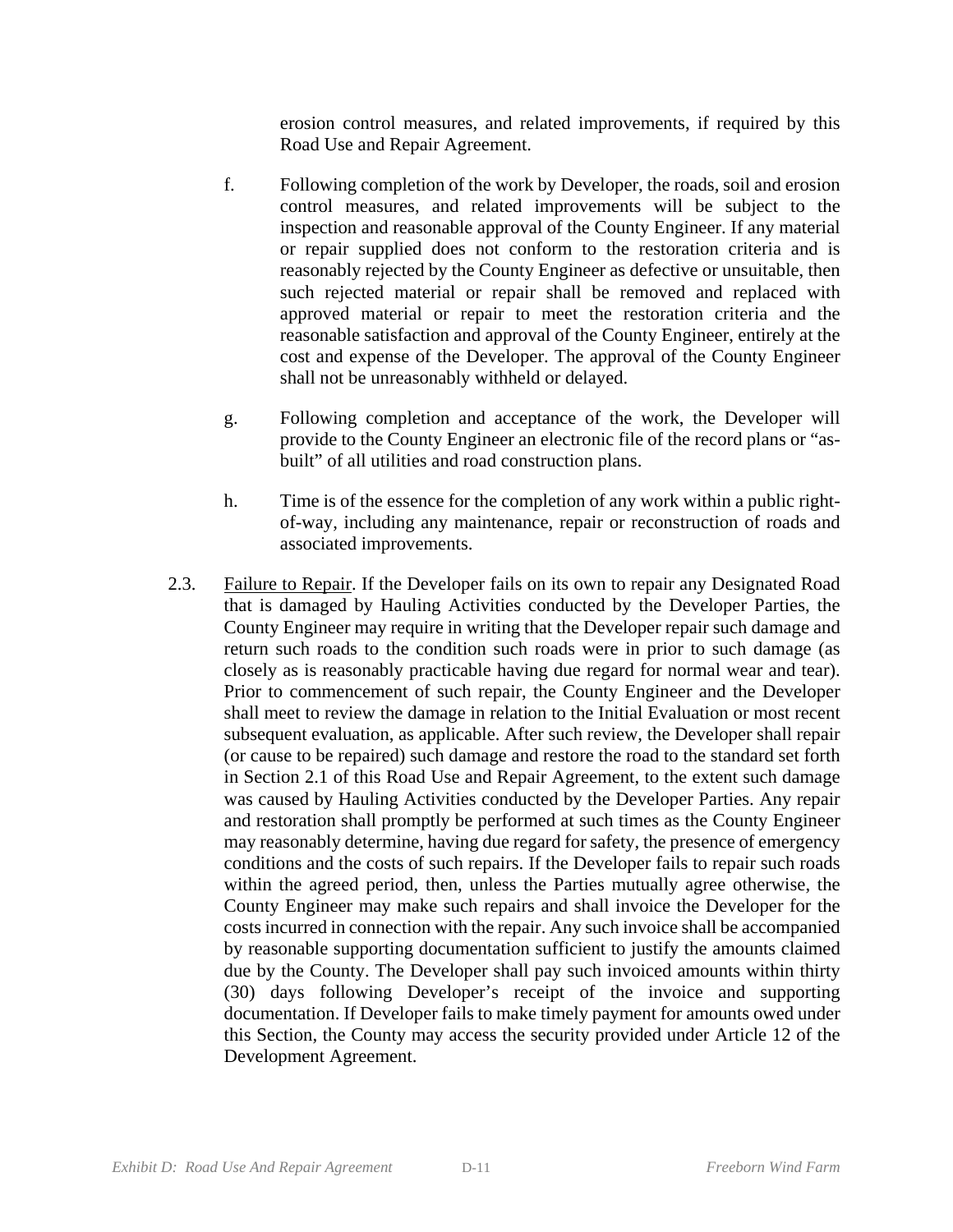# **3. Modifications to Designated Haul Roads.**

- 3.1. Modifications to Designated Roads. The County hereby acknowledges, agrees and consents to reasonable modifications by the Developer Parties to the Designated Roads as are reasonably necessary to accommodate the use of the Designated Roads by the Developer Parties, including the widening of certain roads, the strengthening, lengthening and/or spanning of existing culverts and bridges, and other modifications reasonably necessary to accommodate the heavy equipment and materials to be transported on the Designated Roads.
	- a. The Developer shall obtain driveway permits for any new or modified driveway serving the Project; locations included in this Road Use and Repair Agreement as Appendix D-3. The Developer agrees to meet the conditions of the permit for drainage requirements, geometric design, and location. The Developer shall be responsible for Driveway permit fees as set forth on the Master Permit Schedule (Exhibit C of the Development Agreement).
	- b. Temporary intersection modifications to accommodate turning radii will require a Radius Extension Permit; locations included in this Road Use and Repair Agreement as Appendix D-3. The Developer agrees to meet the conditions of the permit for drainage requirements, geometric design, and location. The Developer shall be responsible for the Radius Extension permit fees as set forth on the Master Permit Schedule (Exhibit C of the Development Agreement).
	- c. All intersections and driveways temporarily modified to accommodate turning radii must be restored to their permanent widths prior to Project Completion.
	- d. Drainage intakes located in the Public Right of Way shall be protected from siltation or relocated with approval of the County Engineer and/or Drainage Supervisor.
	- e. All traffic control shall be maintained per the Minnesota Manual of Uniform Traffic Control Devices. Deviations without documentation shall not be permitted.
	- f. The Road Authority will remove and replace all regulatory signs within the right-of-way. The Developer will be responsible for costs associated with removal and replacement of regulatory signs.
	- g. The Developer will be responsible for installing additional temporary regulatory signs on crash tested portable supports to supplement the permanent signs on intersections that are widened.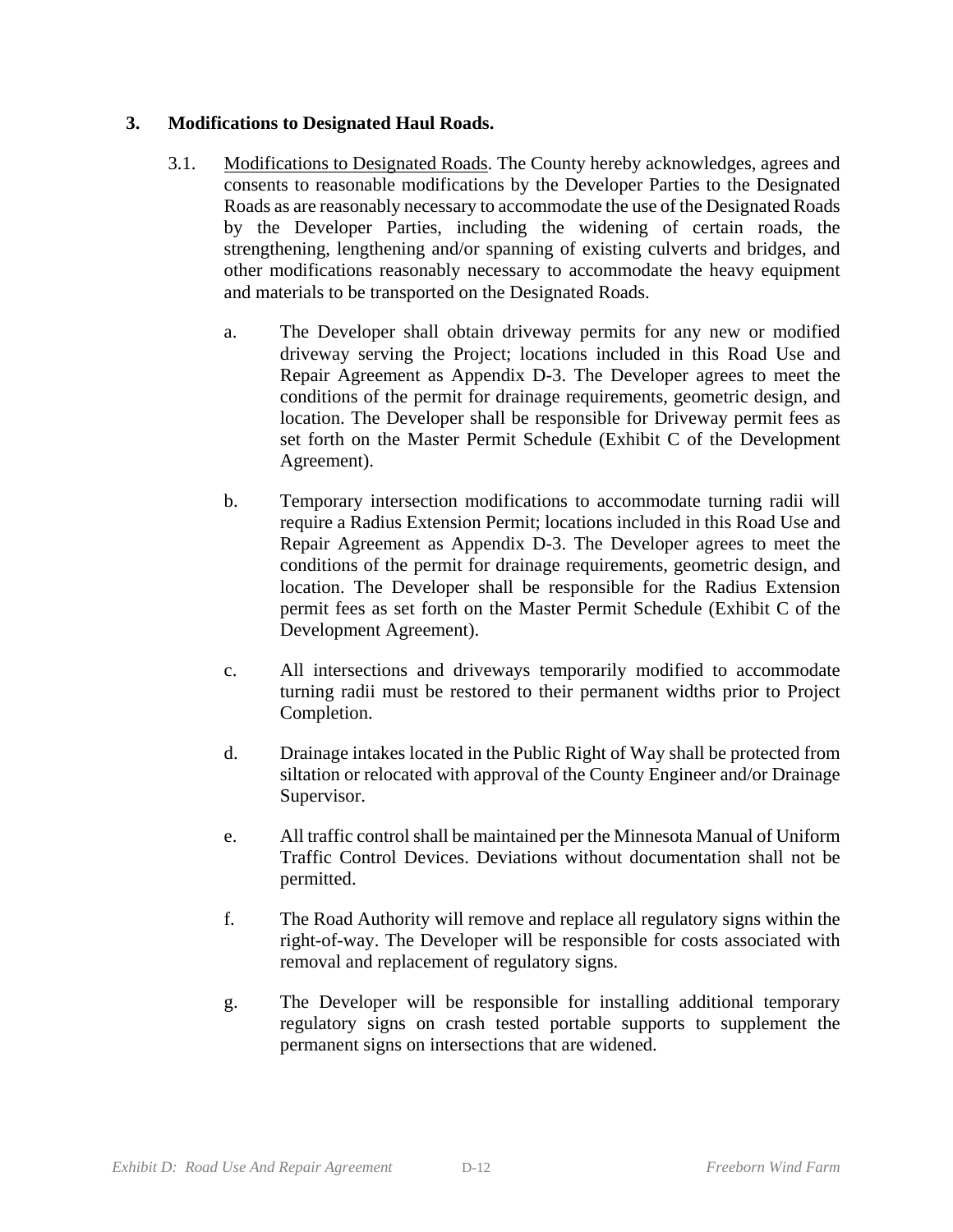- 3.2. Compliance with Law. The Developer agrees that all road modifications shall comply with all applicable laws except to the extent provided for in this Road Use and Repair Agreement.
- 3.3. Transmission and Collection Systems. The Participating Road Authorities grant an easement for the placement of Transmission and Collection Systems related to this Project in Public Right of Way, subject to the approval of the County Engineer of the location of the Transmission and Collection Systems. The Developer shall file a 'Utility Permit' application to document the location of the Transmission and Collection Systems, included in this Road Use and Repair Agreement as Appendix D-3. The Developer agrees to meet the conditions of the Utility Permit with respect to such installations. Utility permit fees are set forth in the Exhibit C: Master Permit Schedule of the Development Agreement. The parties will execute a memorandum of the easement in recordable form if requested by Developer.

# **4. Expense Reimbursement for Inspections.**

4.1 Reimbursement. The County Engineer, or her designated representative, shall conduct on-site inspections and continuous monitoring of the Public Roadways during construction. The Developer will reimburse the County for the reasonable cost of the personnel necessary to do the above inspections. The rates for such inspections are provided in Appendix D-5.

# **5. General Provisions.**

- 5.1. Cooperation. The Parties agree to communicate and cooperate in good faith concerning the safe implementation of the Project and work together to prevent or correct any hazardous road conditions that may be created by the Project.
- 5.2. Amendment or Waiver. No waiver and no modification or amendment of any provision of this Road Use and Repair Agreement shall be effective unless specifically made in writing and duly agreed to by the Parties. Waiver by any Party of any breach or failure to comply with any provision or term of this Road Use and Repair Agreement by another party shall not be construed as, or constitute, a continuing waiver, or a waiver of any breach of, or failure to comply with, any other provision of this Road Use and Repair Agreement.
- 5.3. Governing Law. This Road Use and Repair Agreement shall be governed by and interpreted in accordance with the laws of the State of Minnesota, and hereto intend that Minnesota law shall apply to the interpretation hereof. For the purpose of resolving any dispute with respect to this Road Use and Repair Agreement, each party agrees that the venue for any legal action shall be in Freeborn County, Minnesota.
- 5.4. Severability. If any provisions of this Road Use and Repair Agreement are determined to be unenforceable, invalid or excessive, this Road Use and Repair Agreement can thereafter be modified in accordance with Article 5.2 of this Road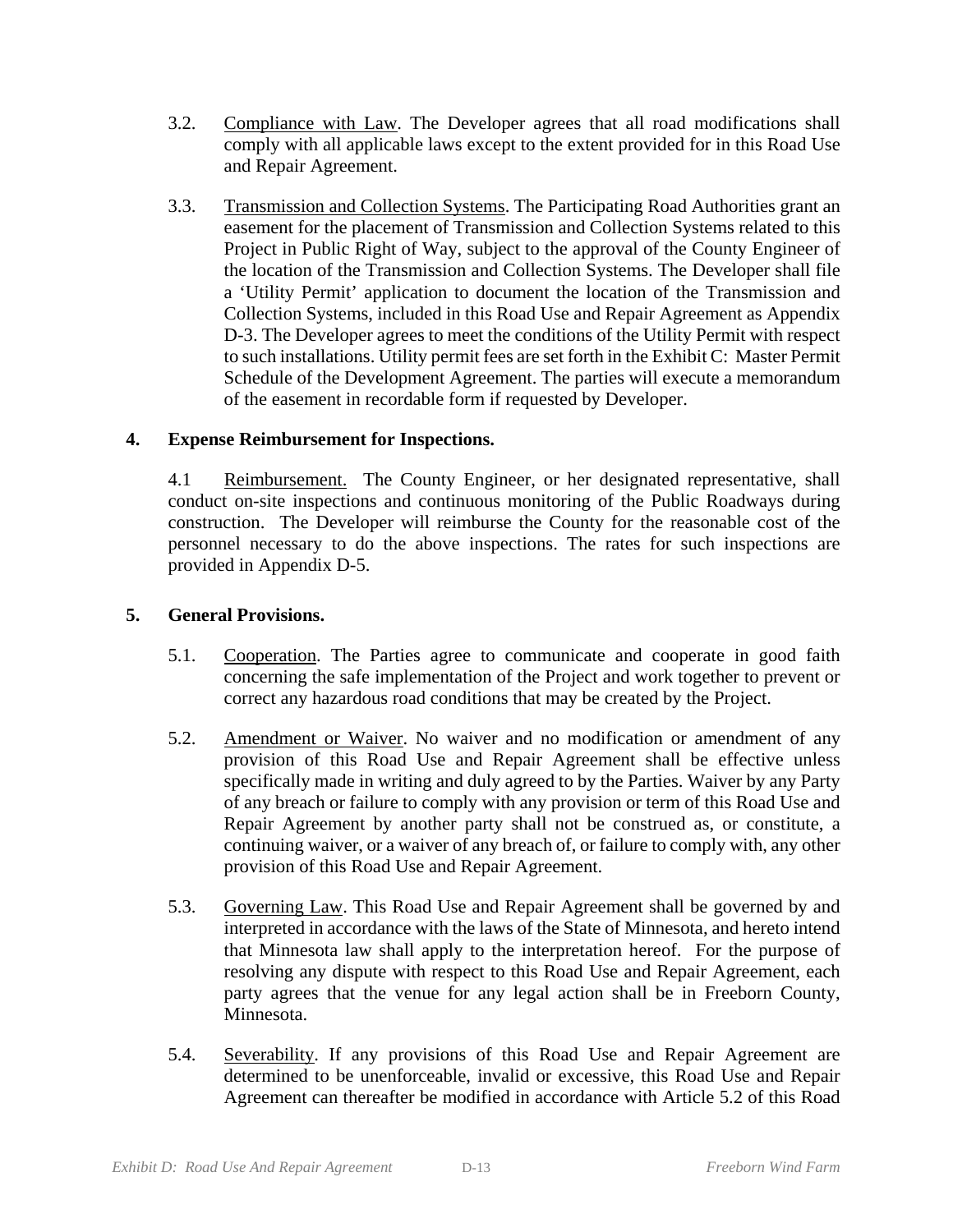Use and Repair Agreement, to implement the intent of the Developer and the County to the maximum extent allowable under law and the remainder of this Road Use and Repair Agreement shall remain unaffected and in full force and effect.

- 5.5. Security. The Developer's obligations regarding security for performance of its obligations under this Road Use and Repair Agreement shall be governed by Article 11 of the Development Agreement. The County's obligations regarding reduction, use and return of the security given by Developer also shall be governed by the provisions of Article 11 of the Development Agreement.
- 5.6. Events of Default and Remedies. The Parties' obligations and conduct relating to default, notice and remedies shall be governed by Article 12 of the Development Agreement.

*[Signatures follow on the next page.]*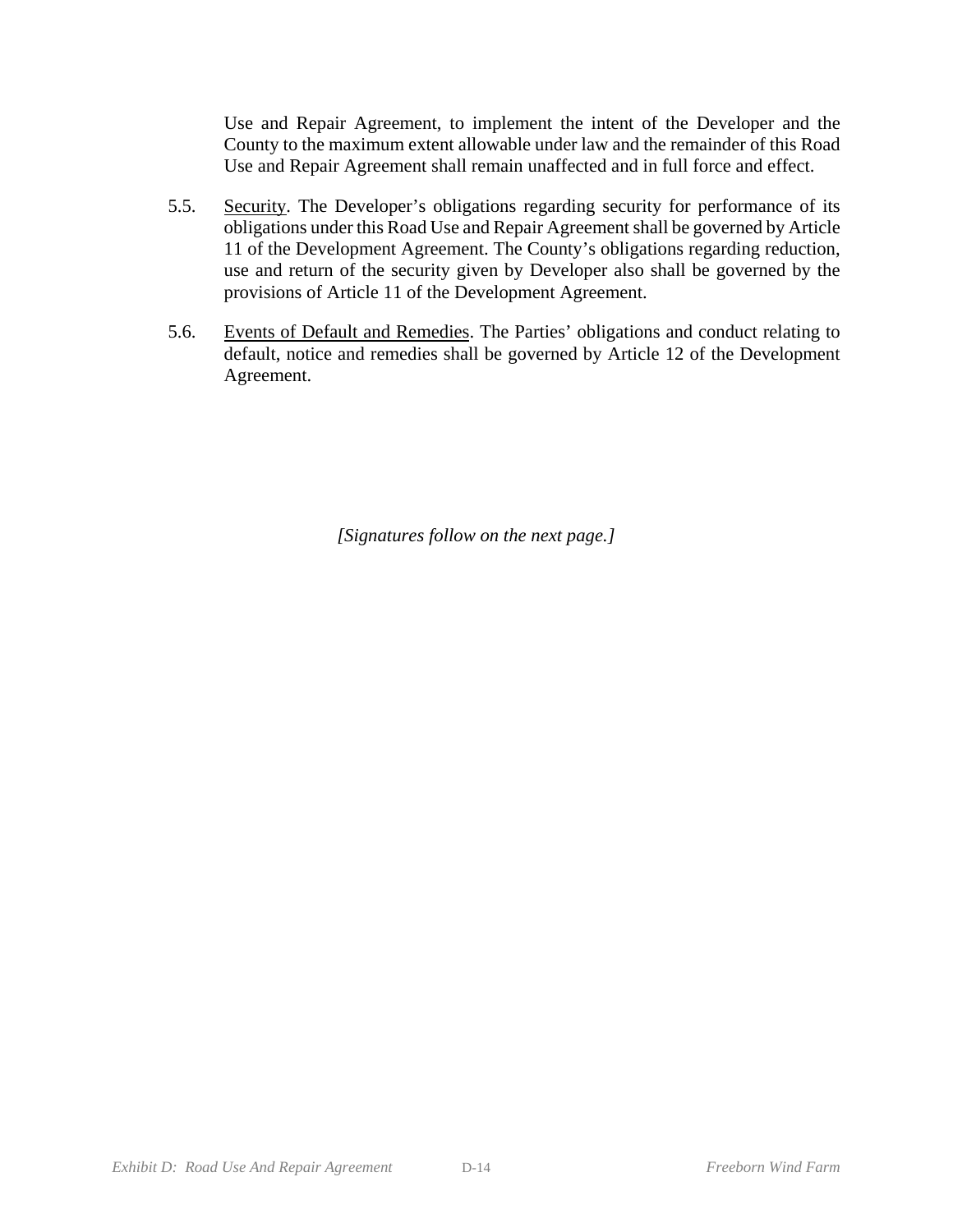IN WITNESS WHEREOF, the Parties have caused this Road Use and Repair Agreement to be duly executed.

## **FREEBORN WIND ENERGY LLC FREEBORN COUNTY**

By: By:

Date: Date: Date:

Christopher N. Shoff, Chairperson

## **ATTEST**

 And: Thomas E. Jensen, County Administrator

Date:

## **RECOMMENDED FOR**

 By: Susan G. Miller, County Engineer

Date:

# **APPROVAL AS TO FORM AND EXECUTION**

By:

David Walker, County Attorney

Date: 2008. [2010]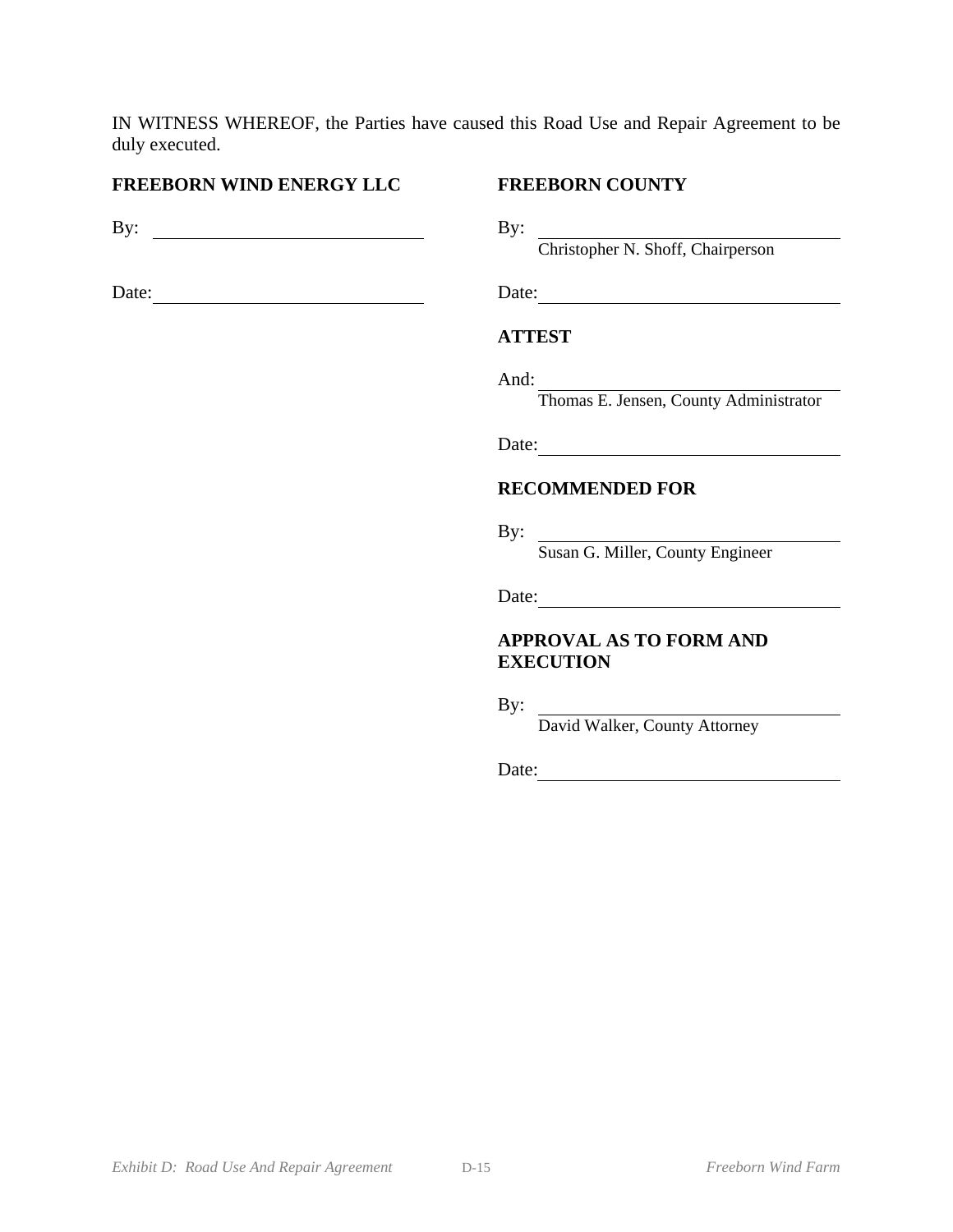**APPENDIX D-1 DESIGNATED ROADS HAUL ROADS RT CRANE MOVE PLAN**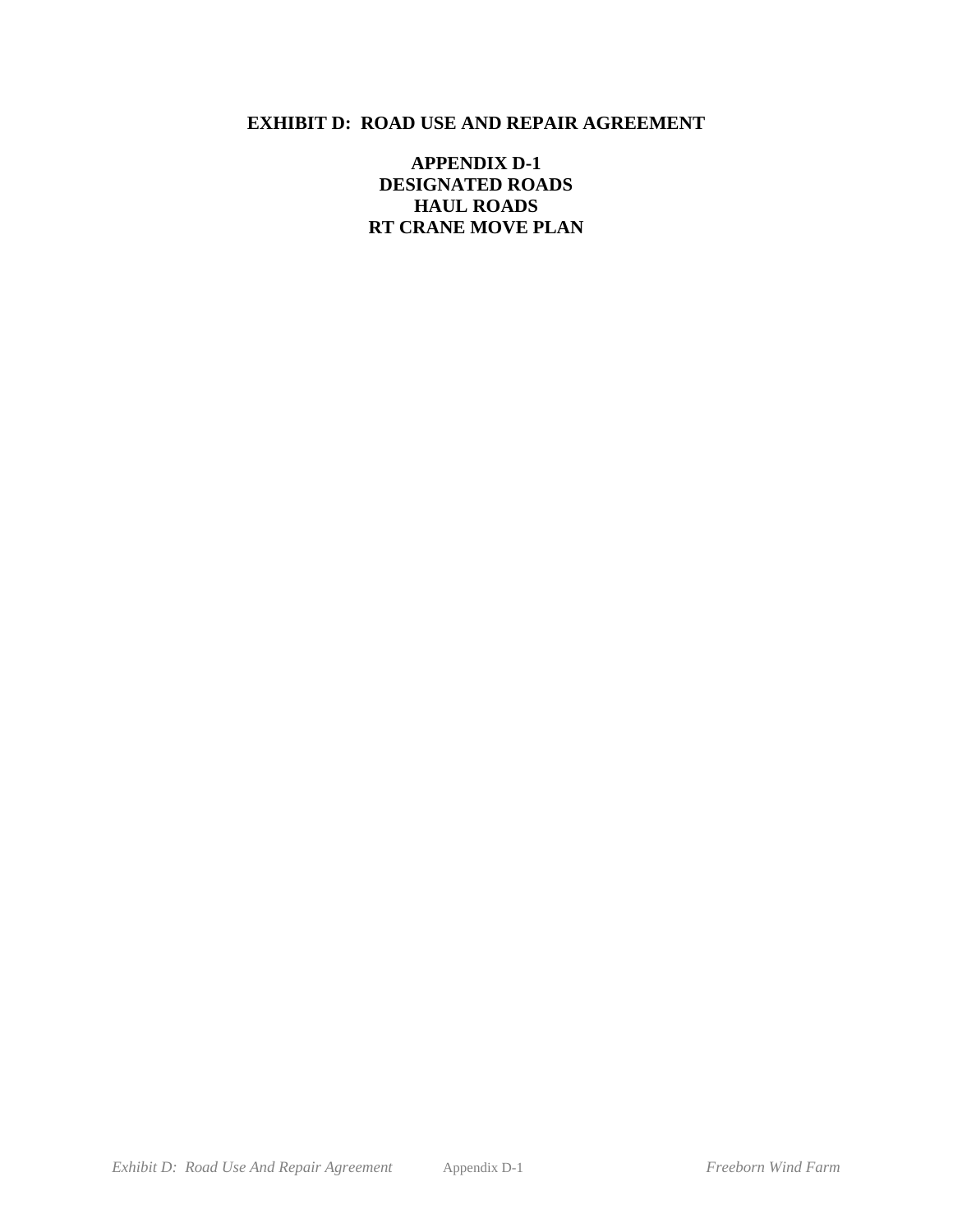# **APPENDIX D-2 INITIAL EVALUATION TESTING PROTOCOL AND RESTORATION CRITERIA**

## **A. Geotechnical Testing**

- 1. Perform Ground Penetrating Radar Survey of each of the haul roads. The GPR survey will be done using GSSI Roadscan equipment or equivalent and will provide data collection at approximately 20 miles per hour. The data collection will be done at 1 foot intervals to provide a complete picture of the pavement structure along the entire haul road. GPR data will be collected in both roadway directions so that any differences in structure in lanes will be determined.
- 2. Perform Falling Weight Deflectometer (FWD) testing on the haul roads. Testing will be done at 1/10th mile intervals using the standard 7 sensor Strategic Highway Research Program (SHRP) spacing and will be done at 6,000 and 9,000 lbs. force. On gravel roads, the 6,000 lbs. force will be used because the deflections caused from the 9,000 lbs. force is higher than the equipment will measure accurately.
- 3. Perform one flight auger boring or GeoProbe at approximately ½ mile intervals along roadways. The borings will be 4 feet in depth and will measure the asphalt pavement thickness to the closest  $\frac{1}{4}$  inch, the aggregate base thickness to the nearest  $\frac{1}{2}$  inch and classify the subgrade soils at each major soil type.

## **B. Survey and Inventory**

- 1. Perform continuous (50' intervals) centerline survey along the length of all haul routes to determine pre-construction elevation at each location. Interval will be reduced to 5' at all proposed crane crossing locations for 100'.
- 2. Survey road cross sections at 500 foot intervals at both ditch bottoms, both edges of pavement and the road centerlines.
- 3. Collect digital video of all roadways. The video will be taken with a digital video camera which will have the coordinates linked with GPS and will show pavement condition as well as a geographic benchmarks such as road signs and intersections which will assist in determining the location of the video.
- 4. Condition inspection, inventory and assessment of all pipes over 24 inch diameter, all structures and all bridges on haul roads.

## **C. Engineering**

1. Develop traffic forecast and associated ESALs for major construction items (aggregate, concrete, turbine components, and equipment) along the proposed haul routes.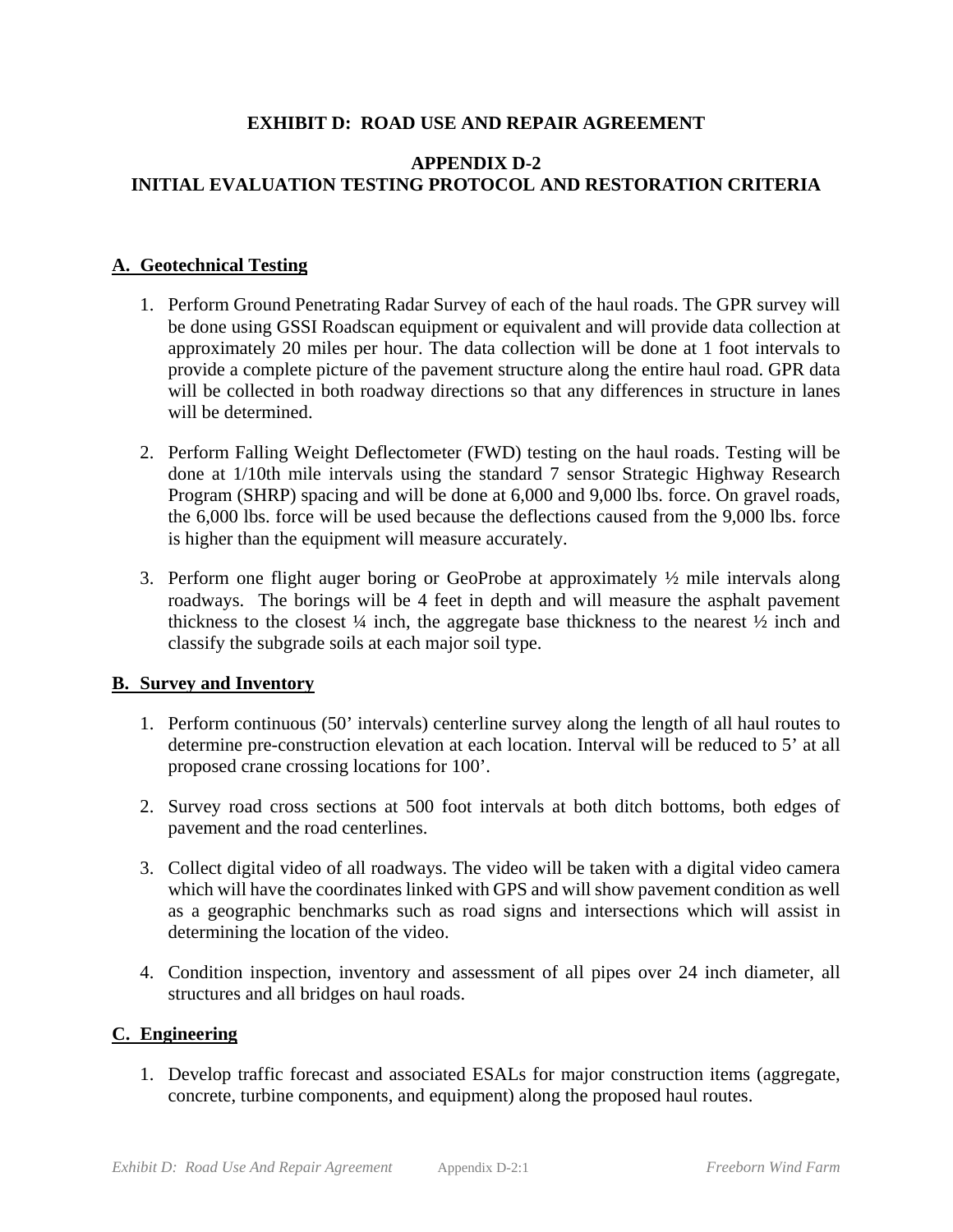2. Engineer structural improvements/upgrades to existing bridges and culverts required to support construction loading and deliveries.

# **D. Restoration Criteria**

- 1. Gravel roadways shall have a centerline crown with a 3% downslope on each side of centerline on tangent sections.
- 2. Gravel roadways shall have a surface aggregate thickness equal to or greater than the preconstruction thickness.
- 3. The PCI of the restored roads shall be equal to or greater than the pre-construction PCI for gravel roads.
- 4. Surfacing aggregates shall meet the requirements of MnDOT 3138.2 Class 2.
- 5. Do not use 3" rock to stabilize road base.
- 6. Gravel Roads that are widened due to construction traffic can be left at up to 20 feet overall width, subject to County Engineer's review to ensure functioning drainage.
- 7. Side slopes to ditch bottoms shall have 1:3 slope for first 7 feet.
- 8. Gravel road repairs shall meet County standards.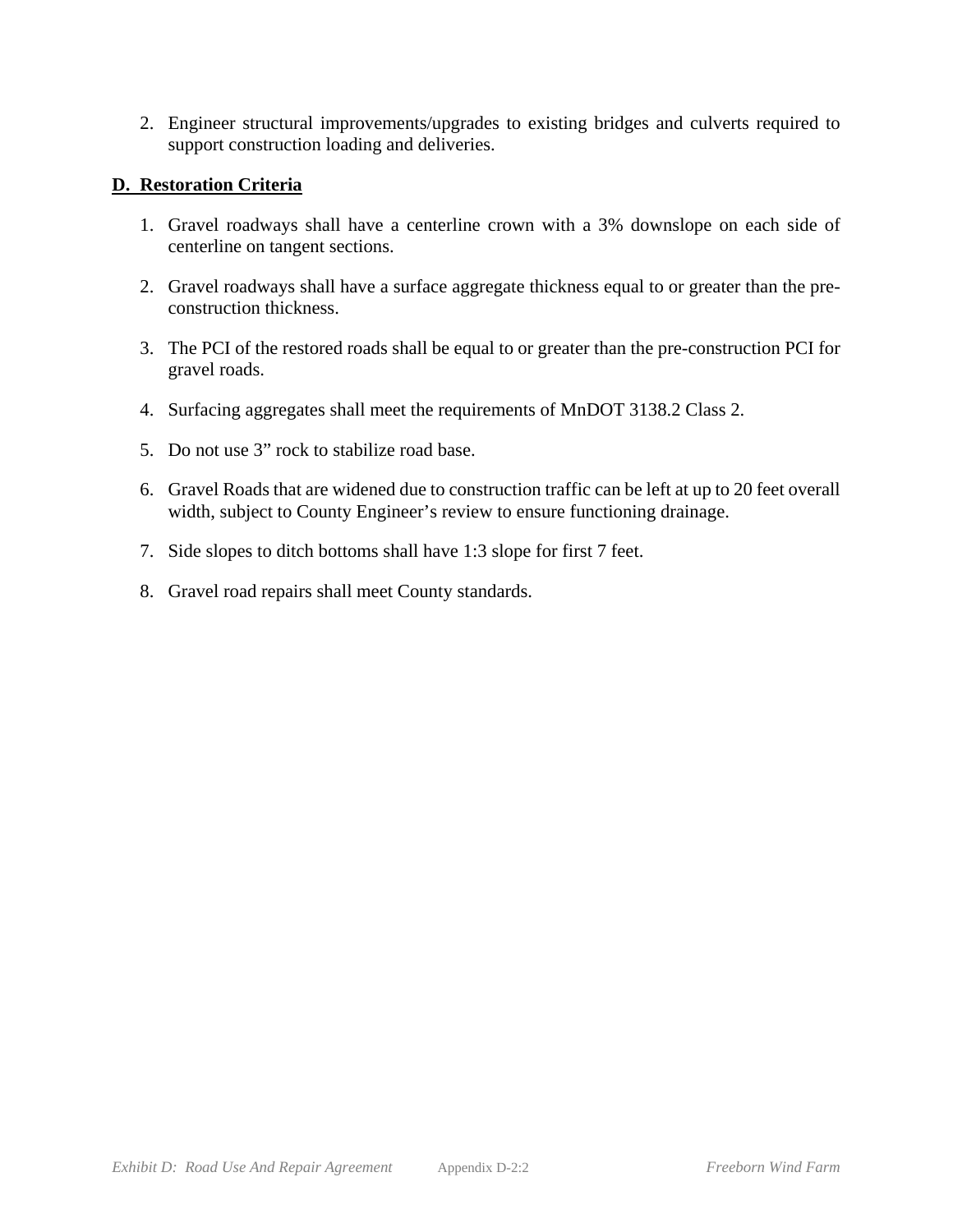# **APPENDIX D-3 UTILITY MAPS & PERMIT SCHEDULE ACCESS PERMIT SCHEDULE RADII EXTENSION PERMIT SCHEDULE**

**SEE ATTACHED**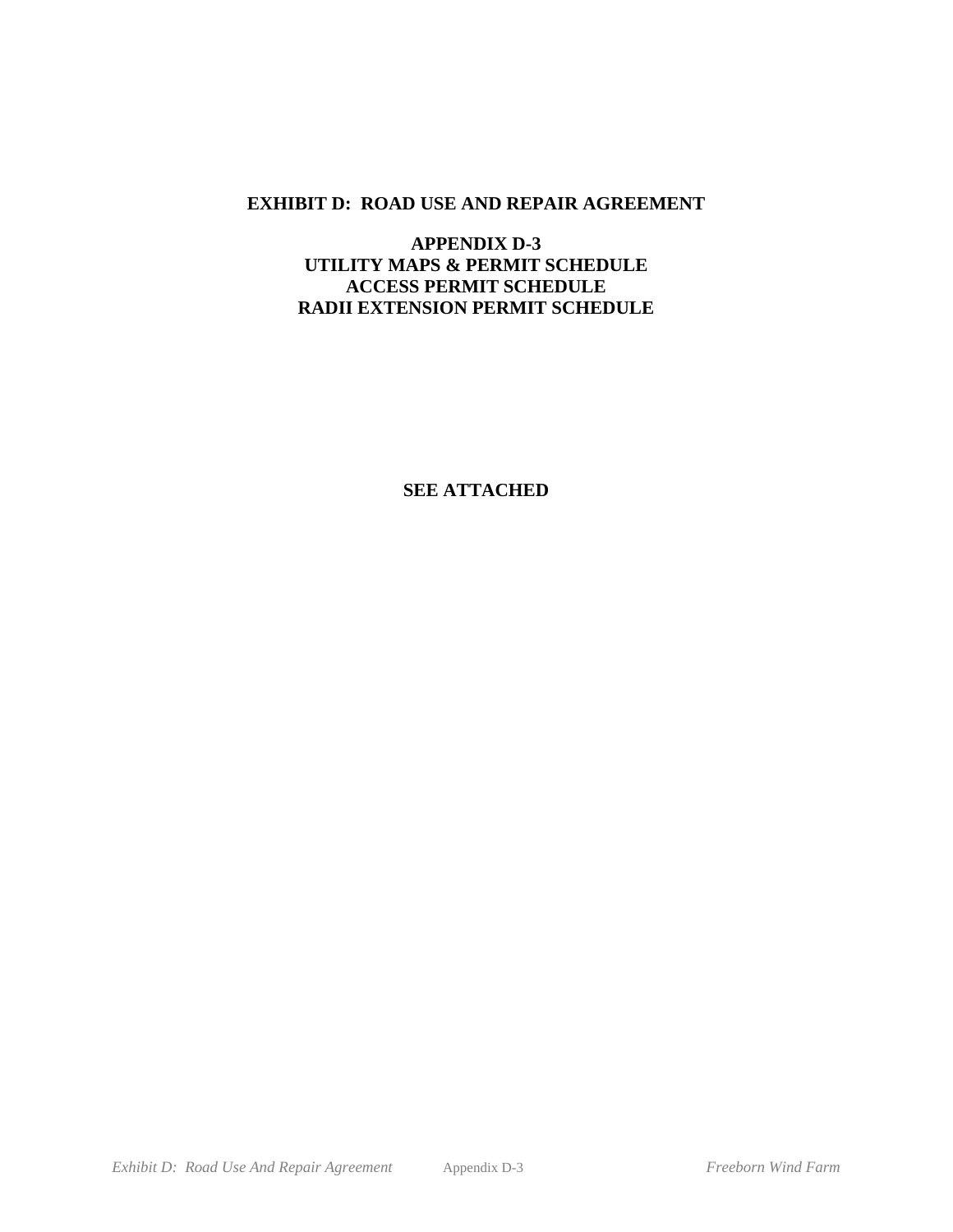**APPENDIX D-4 TOWNSHIP RESOLUTIONS Hayward Township Shell Rock Township** 

**SEE ATTACHED**